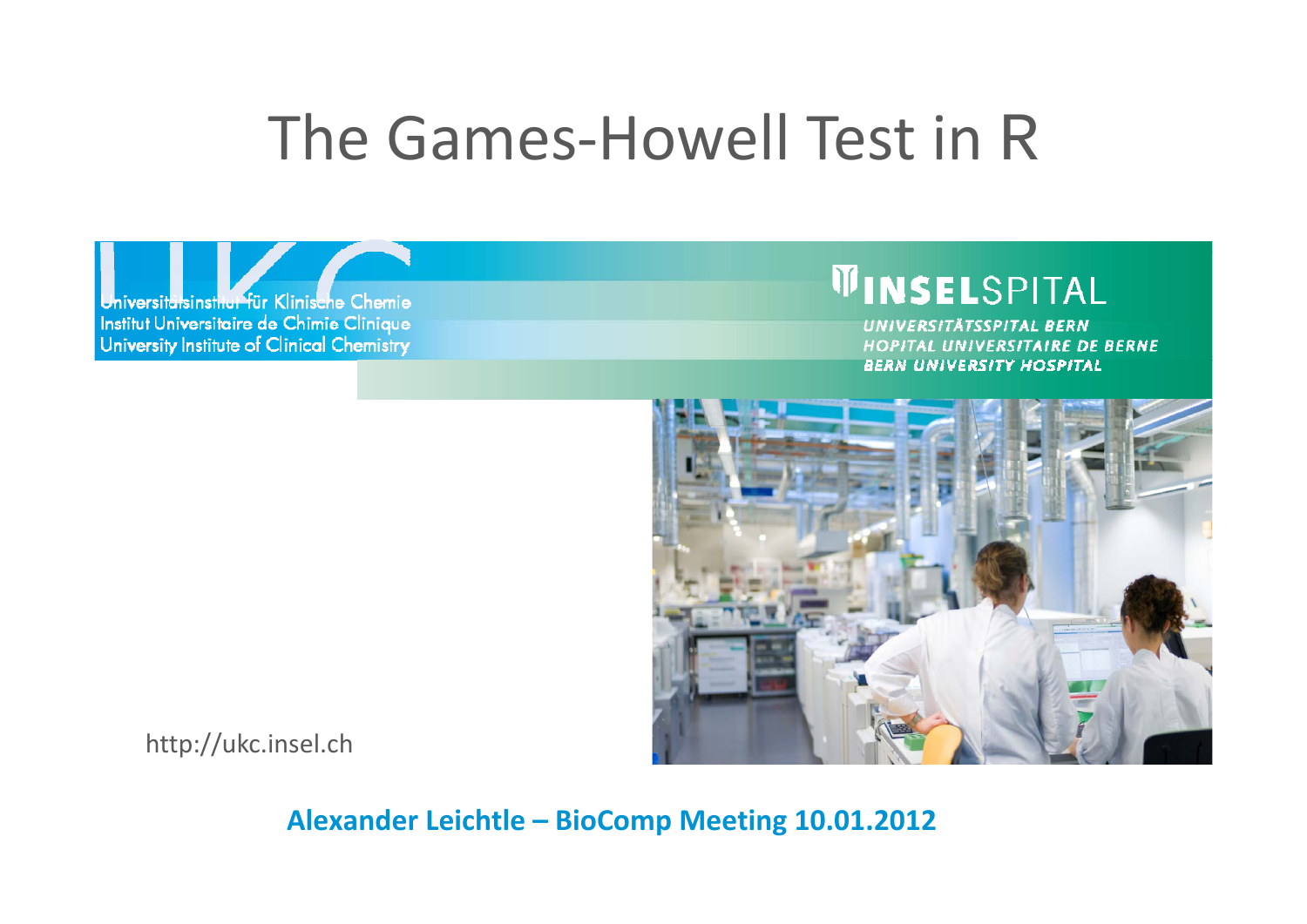### **Multiple comparisons – the tests?**

- **FisherLSD: too liberal, correction necessary**
- **Tukey HSD: less liberal, only with equal sample size**

**Duncan's test: only with equal sample size**

**Games‐Howell: no equal sample size needed, works even with heteroscedastic data**

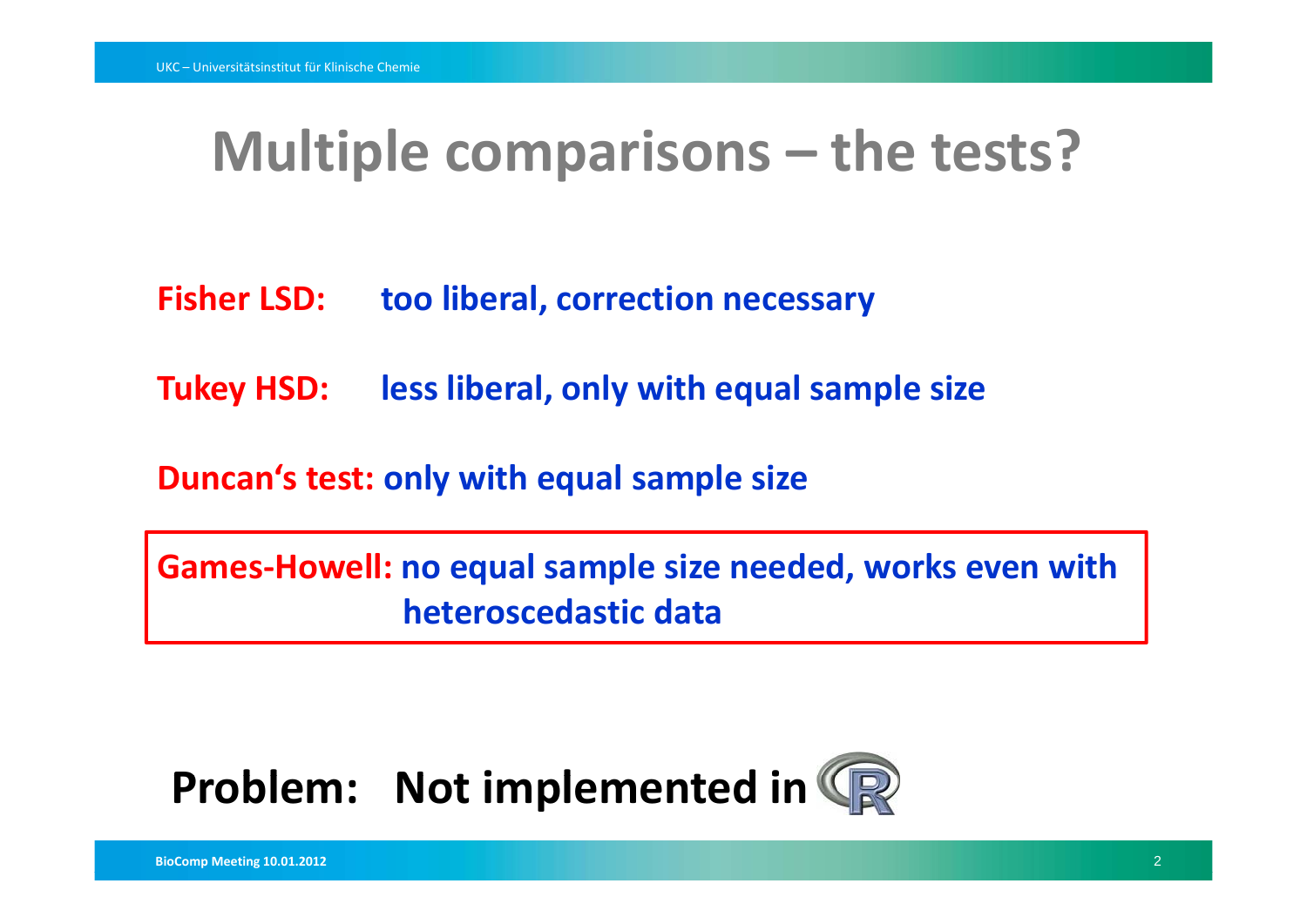## **How to perform the Games‐Howell test?**

#### **Original publication:**

Paul A. Games and John F. Howell **Pairwise Multiple Comparison Procedures with Unequal N's and/orVariances: A Monte Carlo Study** *Journal of Educational Statistics*, Vol.1, No. 2, 1976, pp. 113-125

#### **Extension of the Tukey‐Kramer test for unequal variances**



Source: uvm.edu/~dhowell/StatPages/More\_Stuff/MultComp

**BioComp Meeting 10.01.2012** 3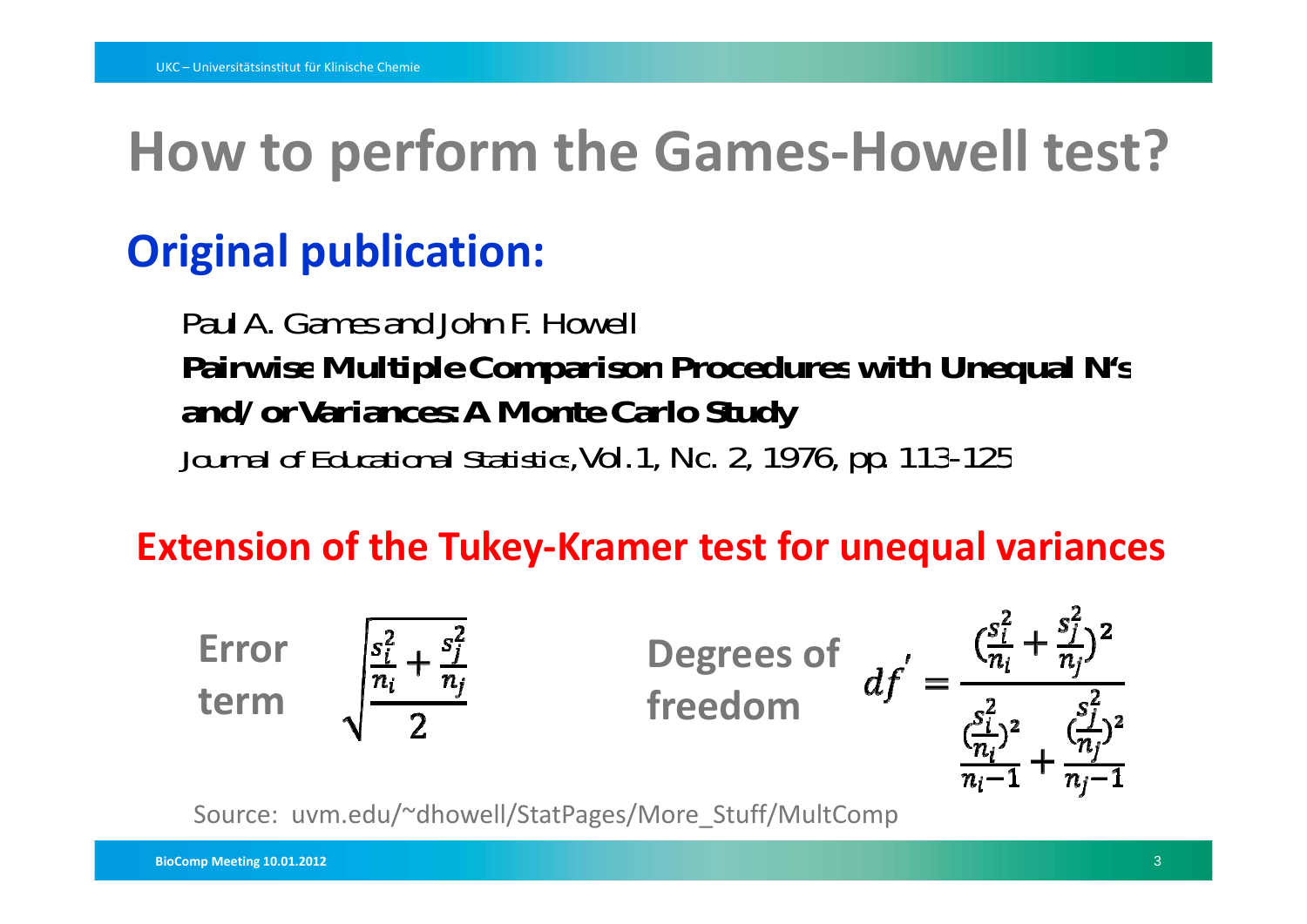### **How to perform the Games‐Howell test?**

### **There's no** R-Package, but:

**http://aoki2.si.gunma-u.ac.jp/R/src/tukey.R**

<sup>R</sup>**‐script!**

| テューキーの方法による多重比較                                                                                                                                              | Last modified: Aug 03, 2009       | an R-script!                                          |  |
|--------------------------------------------------------------------------------------------------------------------------------------------------------------|-----------------------------------|-------------------------------------------------------|--|
| 目的                                                                                                                                                           |                                   |                                                       |  |
| <u>テューキーの方法による多重比較</u> を行う。<br>Games-Howell 法も選択できる。                                                                                                         |                                   |                                                       |  |
| R の TukeyHSD や pairwise.t.test 関数も参照するとよい。                                                                                                                   |                                   |                                                       |  |
| 使用法                                                                                                                                                          |                                   |                                                       |  |
| tukey(data, group, method=c("Tukey", "Games-Howell"))                                                                                                        |                                   |                                                       |  |
| 引数                                                                                                                                                           |                                   | tukey(data, group, method=c("Tukey", "Games-Howell")) |  |
| 観察値ベクトル<br>data<br>群変数ベクトル<br>"Tukey" のとき Tukey 法(デフォルト)<br>group<br>method<br>"Games-Howell" のとき Games-Howell 法                                             |                                   |                                                       |  |
| ソース                                                                                                                                                          |                                   |                                                       |  |
| インストールは,以下の 1 行をコビーし,R コンソールにペーストする<br>source("http://aoki2.si.gunma-u.ac.jp/R/src/tukey.R", encoding="euc-jp")                                              |                                   |                                                       |  |
| # Tukey の方法による多 <mark>重比</mark> 較<br># Games-Howell の方法も選択できるように拡張 2009/08/03<br>tukev <- function(<br>data.<br>group,<br>method=c("Tukey", "Games-Howell")) | # 観察値ベクトル<br># 群変数ベクトル<br># 手法の選択 |                                                       |  |
| BioComp Meeting 10.01.2012                                                                                                                                   |                                   |                                                       |  |